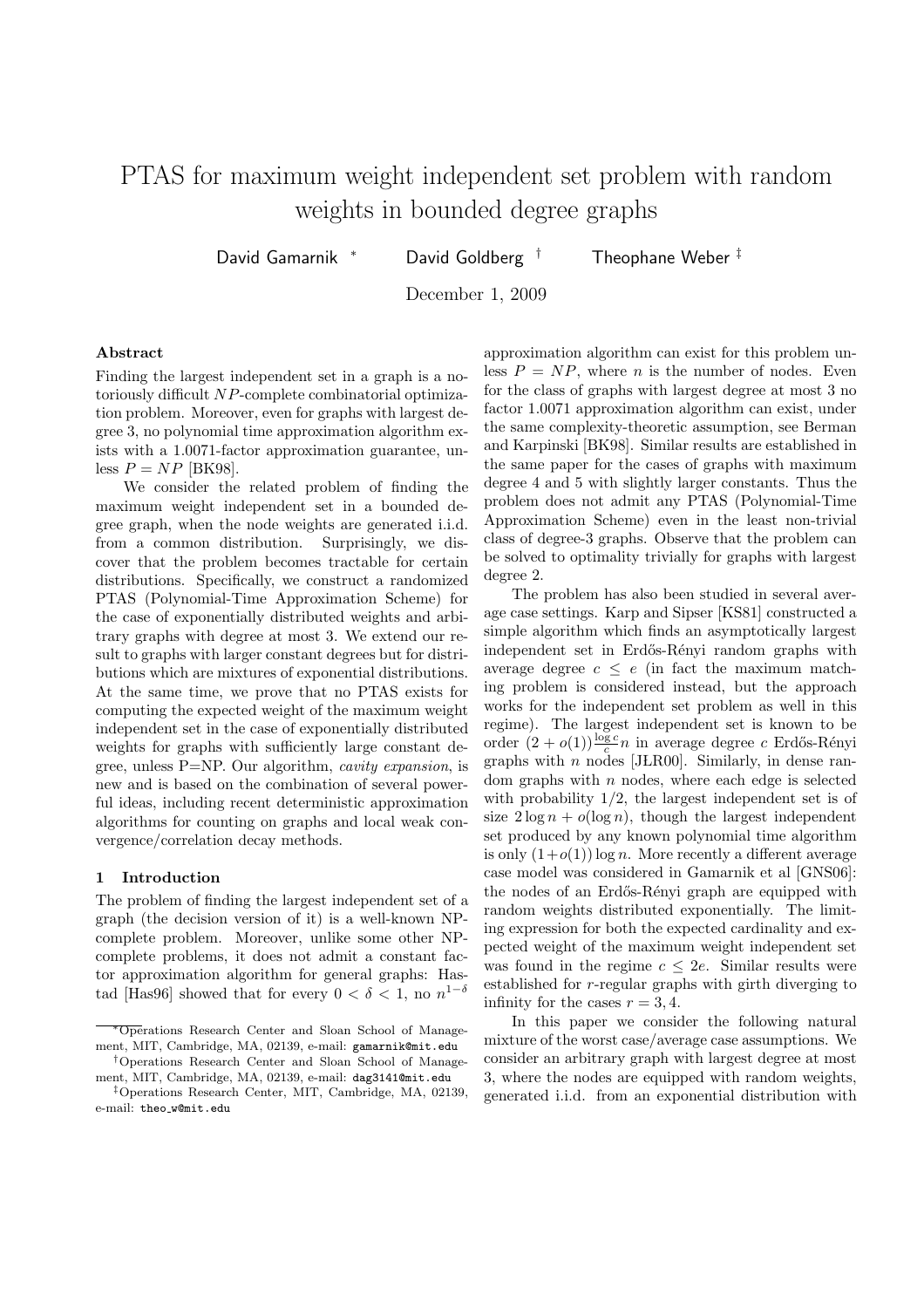parameter 1. The optimization problem is to find the largest weighted independent set. Surprisingly, we discover that this is a tractable problem - we construct a randomized PTAS, even though the unit weight version of this problem (maximum cardinality independent set) does not admit any PTAS, as was mentioned above. We extend this result to more general graphs but for distributions which are mixtures of exponential distributions. Our algorithm, which we call *Cavity Expansion*, is new and draws upon several recent ideas. The first such idea is the local weak convergence method. This is a method which takes advantage of the observation that randomness sometimes induces a long-range independence (correlation decay) in the underlying decision problem. For example, as we show in the present paper, random weights with the exponential distribution imply that whether node i belongs to the largest weighted independent set has asymptotically no correlation with whether a node  $j$ belongs to the largest weighted independent set, when the distance between  $i$  and  $j$  is large. This method was introduced by Aldous [Ald92],[Ald01],[AS03] in the context of solving the well-known  $\zeta(2)$  conjecture for the random minimal assignment problem. It was further used in Gamarnik et al [GNS06] in a setting described above, namely regular graphs with large girth. It was shown that the correlation decay property indeed holds when  $r = 3, 4$  and does not hold when  $r >$ 4. The notion of bonus was heavily used recently in the statistical physics literature under the name *cavity* [MP03] (see [RBMM04] for the independent sets setting). The local-weak convergence/cavity method has also been used extensively, but only in the setting of random graphs which have a locally-tree like structure. In order to go beyond the locally-tree like restriction on graphs another idea is needed. Such an idea was proposed recently by Weitz [Wei06] and extended in Gamarnik and Katz [GK07b],[GK07a], Bayati et al  $[BGK^+07]$ , Jung and Shah [JS07] in the context of graph counting problems. Weitz showed that the problem of counting on a graph, and the more general problem of computing the partition function of Gibbs measures, can be reduced to the problem of counting on a related exponentially large tree of 'self-avoiding walks'. Then if the correlation decay property can be established on this tree instead, the tree can be truncated at small depth to obtain approximate inference.

In this paper we combine the correlation decay/local weak convergence approach of [GNS06] and the tree of 'self-avoiding walks' approach of Weitz [Wei06] to obtain the stated result. Our approach does not explicitly use the notion of a tree of selfavoiding walks. Instead, the simpler notions of recursive

cavity approximation and expansions(refer to quantities  $B^+(i, r), B^-(i, r)$  below) are used and the correlation decay property is established. The algorithm is in fact decentralized: only a local constant size neighborhood around each node is used to decide wether the given node should be a part of the maximum weight independent set.

Furthermore, we show that the setting with random weights hits a complexity-theoretic barrier just as the classical cardinality problem does. Specifically, we prove that no PTAS exists for computing the expected weight of the maximum weight independent set in the case of exponentially distributed weights for graphs with sufficiently large constant degree, unless P=NP.

This negative result is proven by showing that for large constant-degree graphs, the weight of a maximum weighted independent set is close to the cardinality of a maximum independent set. Since the latter does not admit a constant factor approximation up to a  $\Delta/2^{O(\sqrt{\log(\Delta)})}$  multiplicative factor [Tre01], the same will apply to the former case.

Our results further highlight interesting and intriguing connections between the field of complexity of algorithms for combinatorial optimization problems and statistical physics (cavity method, long-range independence). The approach taken in this paper can be extended to other combinatorial optimization problems and is researched in greater generality in a companion paper [GDT]. It would be interesting to see what other weight distributions are amenable to the approach proposed in this paper. Furthermore, it would be interesting to see if the random weights assumption can be substituted with deterministic weights which have some pseudo-random properties. This would move our approach even closer to the worst-case combinatorial optimization setting.

The remainder of the paper is organized as follows. The definitions, assumptions and the main results are stated in the following section. The algorithm and some preliminary results are presented in Section 3. The proof of our first main result is in Section 4. The remaining proofs are in the Appendix.

# 2 Model, problem formulation and the main results

Consider a simple undirected graph  $\mathbb{G} = (V, E), V \triangleq$  $[n] = \{1, 2, \ldots, n\}.$  The quantity  $M = M(\mathbb{G}) =$  $max(n, |E|)$  is called the size of the instance G. Since we will exclusively consider graphs with degree bounded by a constant, for all practical purposes we can think of  $n$  as the size of the instance. When we say polynomial time algorithm, we mean that the running time of the algorithm is upper bounded by a polynomial in  $n$ . For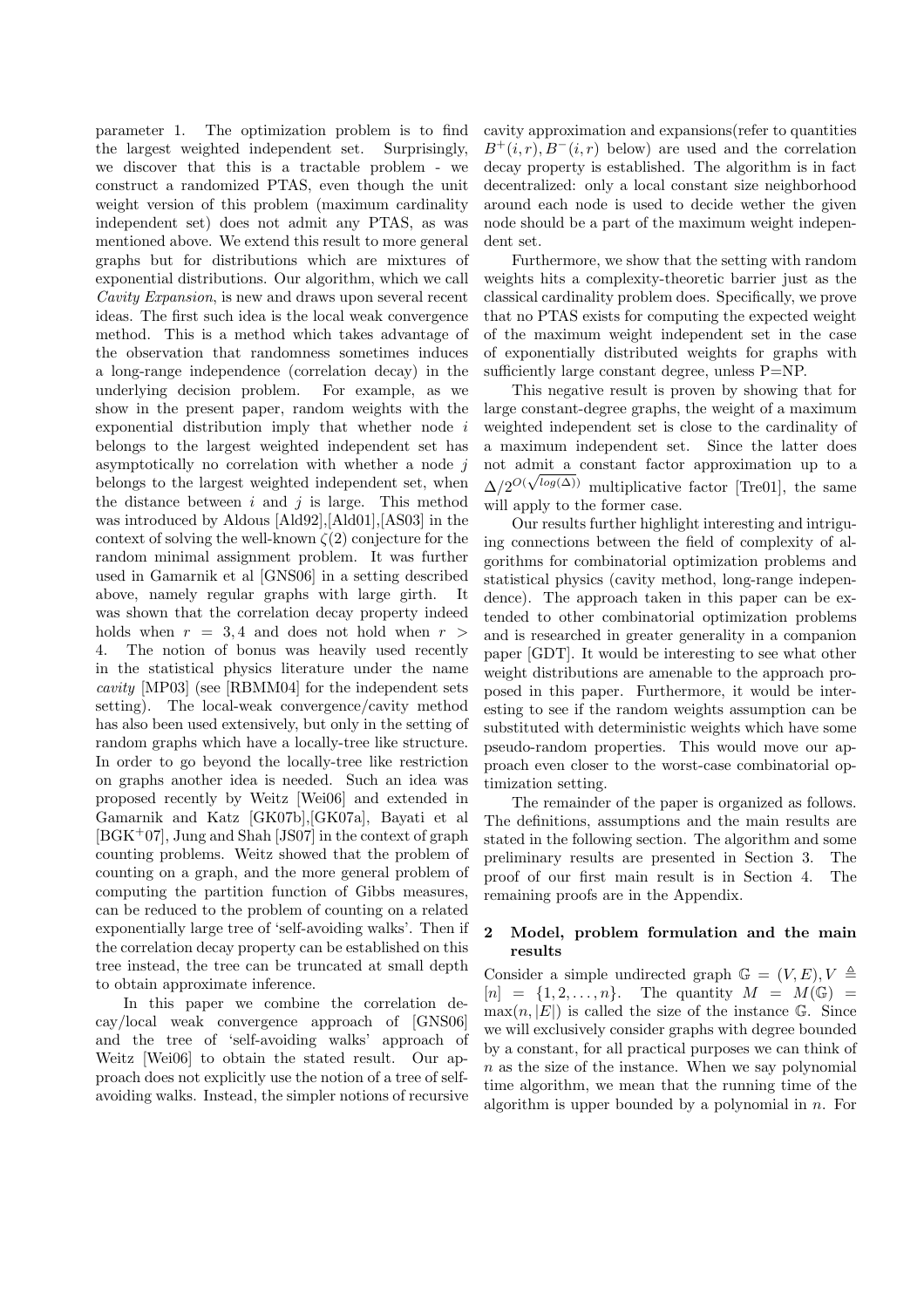every node  $i \in V$ ,  $N(i)$  denotes the set of neighbors:  $N(i) = \{j \in V : (i, j) \in E\}.$  Sometimes we will write  $N_{\mathbb{G}}(i)$  in order to emphasize the underlying graph.  $\Delta(i) \triangleq |N(i)|$  is the degree of the node i, and  $\Delta = \Delta_{\mathbb{G}} \triangleq$  $\max_i \Delta(i)$  is the degree of the graph. A set  $I \subset V$  is an independent set iff  $(i, j) \notin E \ \forall i, j \in I$ . The quantity  $\alpha = \alpha(\mathbb{G}) = \max_I |I|$  is called the independence number of the graph, where the maximization is over all independent sets. Let  $I^* = I^*_{\mathbb{G}}$  denote an independent set with the largest size:  $|I^*| = \alpha$ . In cases where we have several such independent sets, let  $I^*$  be any such independent set. An algorithm  $A$  is said to be a  $\rho > 1$ -factor approximation algorithm for the problem of computing the size of the largest independent set  $\alpha$ , if for every graph instance G it produces an independent set I in G s.t.  $\alpha/|I| \leq \rho$ . Such an algorithm is called a PTAS (Polynomial Time Approximation Scheme) if it is a  $\rho = 1 + \epsilon$  approximation factor algorithm for every  $\epsilon > 0$  and runs in time which is polynomial in n. An algorithm is called an FPTAS (Fully Polynomial Time Approximation Scheme) if it runs in time which is polynomial in n and  $1/\epsilon$ . It turns out that for our setting the relevant notion is the intermediate class of algorithms, namely EPTAS. This is the class of algorithms which produces a  $1+\epsilon$  approximation in time  $O(n^{O(1)}g(\epsilon))$ , where  $g(\epsilon)$  is some function independent from  $n$ . Namely, while it is not required that the running time of the algorithm is polynomial in  $1/\epsilon$ , the  $1/\epsilon$  quantity does not appear in the exponent of n.

In this paper we consider a variation of the problem of finding the cardinality of a largest independent set, when the nodes of the graph are equipped with random weights  $W_i, i \in V$ , drawn independently from a common distribution  $F(t) = \mathbb{P}(W \leq t), t \geq 0$ . The goal is to find an independent set  $I$  with the largest total weight  $W(I) \triangleq \sum_{i \in I} W_i$ . Naturally, this problem includes the problem of computing  $\alpha(\mathbb{G})$  as a special case when  $F(t)$ is the deterministic distribution concentrated on 1. Our main result shows that, surprisingly, the problem of finding the maximum weight independent set becomes tractable for certain distributions  $F$ , specifically when  $F$  is an exponential distribution with parameter 1,  $F(t) = 1 - \exp(-t)$ , and the graph has degree  $\Delta \leq 3$ . Let  $I^* = I^*(\mathbb{G})$  be the largest weighted independent set, when it is unique, and let  $W(I^*)$  be its weight. In our setting it is a random variable. Observe that  $I^*$  is indeed unique w.p. 1 when F is a continuous distribution, which is the setting in which we work.

We now state our first main result.

Theorem 2.1. *There exists a randomized algorithm which for every*  $\mathbb{G} = (V, E)$  *with*  $\Delta_{\mathbb{G}} \leq 3$  *and*  $\epsilon > 0$ 

*produces a (random) independent set* I *such that*

(2.1) 
$$
\mathbb{P}\left(\frac{W(I^*)}{W(\mathcal{I})} > 1 + \epsilon\right) < \epsilon,
$$

*when the nodes' weights are independently and exponentially distributed with parameter* 1*. The algorithm runs* in time  $O(n2^{O(\epsilon^{-2}\log(1/\epsilon))})$ , namely it is an EPTAS.

- Remark 2.1. *1. Our algorithm, as we shall see, uses randomization, independent of the underlying randomness of the instance. Thus the probabilistic statement (2.1) is w.r.t. two sources of randomness: randomness of weights and randomization of the algorithm.*
	- *2. The choice of parameter* 1 *in the distribution is without loss of generality, of course: any common parameter leads to the same result. Presumably, our result can be generalized to the case of nodespecific parameters, but we do not pursue this direction in this paper.*
	- *3. Observe that the running time of the algorithm is actually* linear *in the number of nodes* n*. The dependence on the approximation and accuracy*  $parameter \epsilon$  *is exponential, but this exponent does not affect* n*. In fact our algorithm is local in nature and, as a result, it can be run in a distributed fashion.*

We can extend the result of Theorem 2.1, albeit to the case of mixtures of exponential distributions. Let  $\rho > 25$  be an arbitrary constant and let  $\alpha_j = \rho^j, j \ge 1$ .

Theorem 2.2. *There exists an algorithm which for every*  $\mathbb{G} = (V, E)$  *with*  $\Delta_{\mathbb{G}} \leq \Delta$  *and*  $\epsilon > 0$  *produces a (random) independent set* I *such that*

(2.2) 
$$
\mathbb{P}\left(\frac{W(I^*)}{W(\mathcal{I})} > 1 + \epsilon\right) < \epsilon,
$$

*when the nodes' weights are distributed according to*  $P(W > t) = \frac{1}{\Delta} \sum_{1 \leq j \leq \Delta} \exp(-\alpha_j t)$ . The algorithm *runs in time*  $O\left(n(\frac{1}{\epsilon})^{\Delta}\right)$ , *namely it is an FPTAS.* 

Note that for the case of the mixture of exponential distributions described above our algorithm is in fact a F(fully)PTAS as opposed to an EPTAS for Theorem 2.1. The reason for this (rather the reason for the weaker EP-TAS result) is that in order to establish the correlation decay property for the case of exponential distributions we need, for technical reasons, that the average degree is strictly less than two. Thus our algorithm is preempted by preprocessing consisting of deleting each node with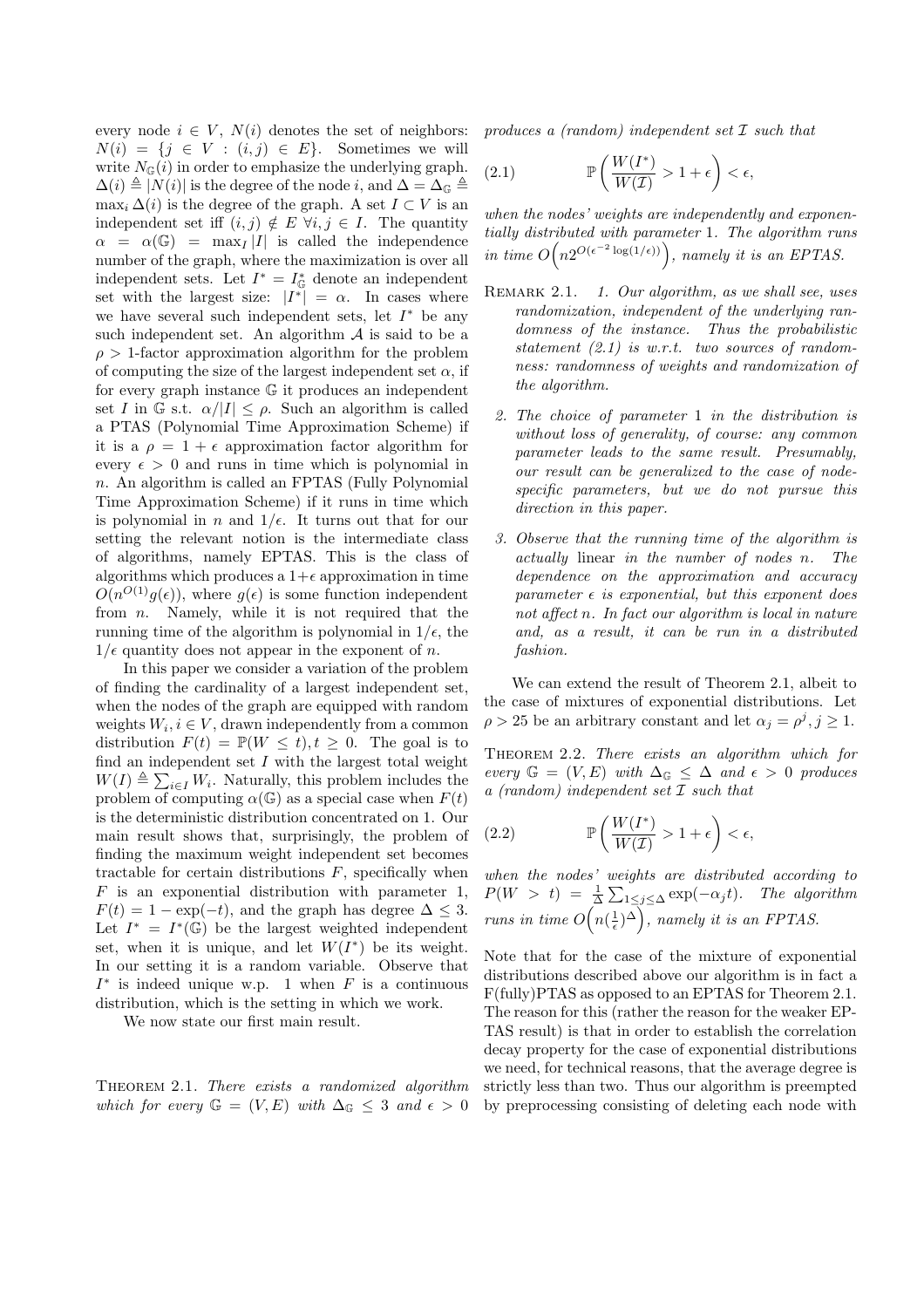small probability  $\delta = \delta(\epsilon)$  independently for all nodes. This makes the correlation decay rate dependent on  $\delta$ and ultimately leads to an exponential dependence on  $\epsilon$ . On the other hand, for the case of a mixture of exponential distributions, we will show a correlation decay rate which holds for every degree (by adjusting the weights in the mixture). This way we achieve an FPTAS.

Finally we turn to our third and last result - the hardness of approximating  $E[W(I^*)]$  when the weights are exponentially distributed and the degree of the graph is large. We need to keep in mind that since we are dealing with instances which are random (in terms of weights) and worst-case (in terms of the underlying graph) at the same time, we need to be careful as to the notion of hardness we use. In fact we will prove a result using the standard (non-average case) notions of complexity theory. Specifically, define algorithm  $A$  to be a factor- $\rho$  polynomial time approximation algorithm for computing  $E[W(I^*)]$  for graphs with degree at most  $\Delta$ , if given any graph with degree at most  $\Delta$ , A produces a value  $\hat{w}$  such that  $\frac{1}{\rho} \leq \hat{w}/\mathbb{E}[W(I^*)] \leq \rho$  in time bounded by  $n^{O(1)}$ . Here the expectation is with respect to the exponential weight distribution and the constant exponent  $O(1)$  is allowed to depend on  $\Delta$ .

THEOREM 2.3. *There exist*  $\Delta_0$  *and*  $c_1^*, c_2^*$  *such that*  $for \quad all \quad \Delta \quad \geq \quad \Delta_0 \quad the \quad problem \quad of \quad computing$  $E[W(I^*)]$  to within a multiplicative factor  $\rho =$  $\Delta/(c_1^* \log(\Delta) 2^{c_2^* \sqrt{\log(\Delta)}})$  *for graphs with degree at most* ∆ *is NP-hard.*

The main idea of the proof is to show that the weight of a maximum weighted independent set is close to the cardinality of a maximum independent set. A similar proof idea was used in [LV97] for proving the hardness of approximately counting independent sets in sparse graphs.

#### 3 Cavity expansion and the algorithm

We begin by establishing some preliminary results. The main ones are related to the notion of cavity (bonus) associated with the objective function  $W(I^*)$ . In this section we consider a general graph G, whose nodes are equipped with arbitrary non-negative weights  $W_i, i \in V$ . Thus no probabilistic assumption on  $W_i$  is adopted yet. Let  $J_{\mathbb{G}} = W(I^*)$ . For every  $i_1, \ldots, i_d \in V$ let  $J_{\mathbb{G}}(i_1,\ldots,i_d)$  be the largest weight of an independent set I, when nodes  $i_1, \ldots, i_d$  are restricted to be *not in I.* Equivalently,  $J_{\mathbb{G}}(i_1,\ldots,i_d) = J_{\mathbb{G}\backslash\{i_1,\ldots,i_d\}},$ where  $\mathbb{G} \setminus \{i_1, \ldots, i_d\}$  is the subgraph induced by nodes  $V \setminus \{i_1, \ldots, i_d\}$ . The quantity  $B_{\mathbb{G}}(i_1, \ldots, i_d) = J_{\mathbb{G}}$  $J_{\mathbb{G}}(i_1,\ldots,i_d)$  will be called the *cavity* at the nodes  $i_1, \ldots, i_d$ . This quantity is also commonly called the *bonus* [Ald01],[AS03],[GNS06],[GG09].

PROPOSITION 3.1. *Given*  $i \in V$ , *let*  $N(i)$  $\{i_1, \ldots, i_d\}$ *. Then* 

(3.3)

$$
B_{\mathbb{G}}(i) = \max\Big(0, W_i - \sum_{1 \leq l \leq d} B_{\mathbb{G}\backslash \{i, i_1, ..., i_{l-1}\}}(i_l)\Big),\,
$$

*where the inner summation evaluates to zero when*  $\sum_{1 \leq l \leq d} B_{\mathbb{G} \setminus \{i, i_1, ..., i_{l-1}\}}(i_l) > 0$ , namely  $B_{\mathbb{G}}(i) > 0$ , then  $= \emptyset$ *. Moreover, if*  $W_i$  − *every maximum weight independent set must contain i.* Similarly if  $W_i - \sum_{1 \leq l \leq d} B_{\mathbb{G}\backslash \{i,i_1,\ldots,i_{l-1}\}}(i_l) < 0,$ <br> *implying*  $B_{\mathbb{G}}(i) = 0$ , then every maximum weight *independent set does not contain* i*.*

Remark 3.1. *Note that the proposition leaves out the "fuzzy" case*  $W_i - \sum_{1 \leq l \leq d} B_{\mathbb{G}\backslash \{i, i_1, ..., i_{l-1}\}}(i_l) = 0$ . This will not be a problem in our setting since, due to the *continuity of the weight distribution, the probability of this event is zero.* Modulo this tie, the event  $B_{\mathbb{G}}(i)$  $0(B_{\mathbb{G}}(i) = 0)$  determines whether i must (must not) *belong to the maximum weight independent set.*

*Proof.* Observe

$$
J_{\mathbb{G}} = \max\Big(J_{\mathbb{G}\backslash\{i\}},W_i + J_{\mathbb{G}\backslash\{i,i_1,\ldots,i_d\}}\Big).
$$

Subtracting  $J_{\mathbb{G}\backslash\{i\}}$  from both sides we obtain

$$
B_{\mathbb{G}}(i) = \max\Big(0, W_i - (J_{\mathbb{G}\setminus\{i\}} - J_{\mathbb{G}\setminus\{i,i_1,\ldots,i_d\}})\Big).
$$

Observe further,

$$
J_{\mathbb{G}\backslash\{i\}} - J_{\mathbb{G}\backslash\{i,i_1,\ldots,i_d\}}= \sum_{1 \leq l \leq d} (J_{\mathbb{G}\backslash\{i,i_1,\ldots,i_{l-1}\}} - J_{\mathbb{G}\backslash\{i,i_1,\ldots,i_l\}})= \sum_{1 \leq l \leq d} B_{\mathbb{G}\backslash\{i,i_1,\ldots,i_{l-1}\}}(i_l).
$$

The proof of the second part follows directly from the analysis above. Q.E.D.

We now construct quantities which provide bounds on the cavity  $B$ . For every induced subgraph  $\mathbb H$  of  $\mathbb G$ , every  $r = 0, 1, 2, \ldots$ , and every node  $i \in \mathbb{H}$ , define  $B_{\mathbb{H}}^-(i, r)$ recursively as follows. Let  $N_{\mathbb{H}}(i) = \{i_1, \ldots, i_d\}$ . Then

(3.4) 
$$
B_{\mathbb{H}}^-(i, r) =
$$
  

$$
\begin{cases} 0, & r = 0; \\ \max\left(0, W_i - \sum_{1 \le l \le d} B_{\mathbb{H}\setminus\{i, i_1, ..., i_{l-1}\}}^-(i_l, r - 1)\right), & r \ge 1. \end{cases}
$$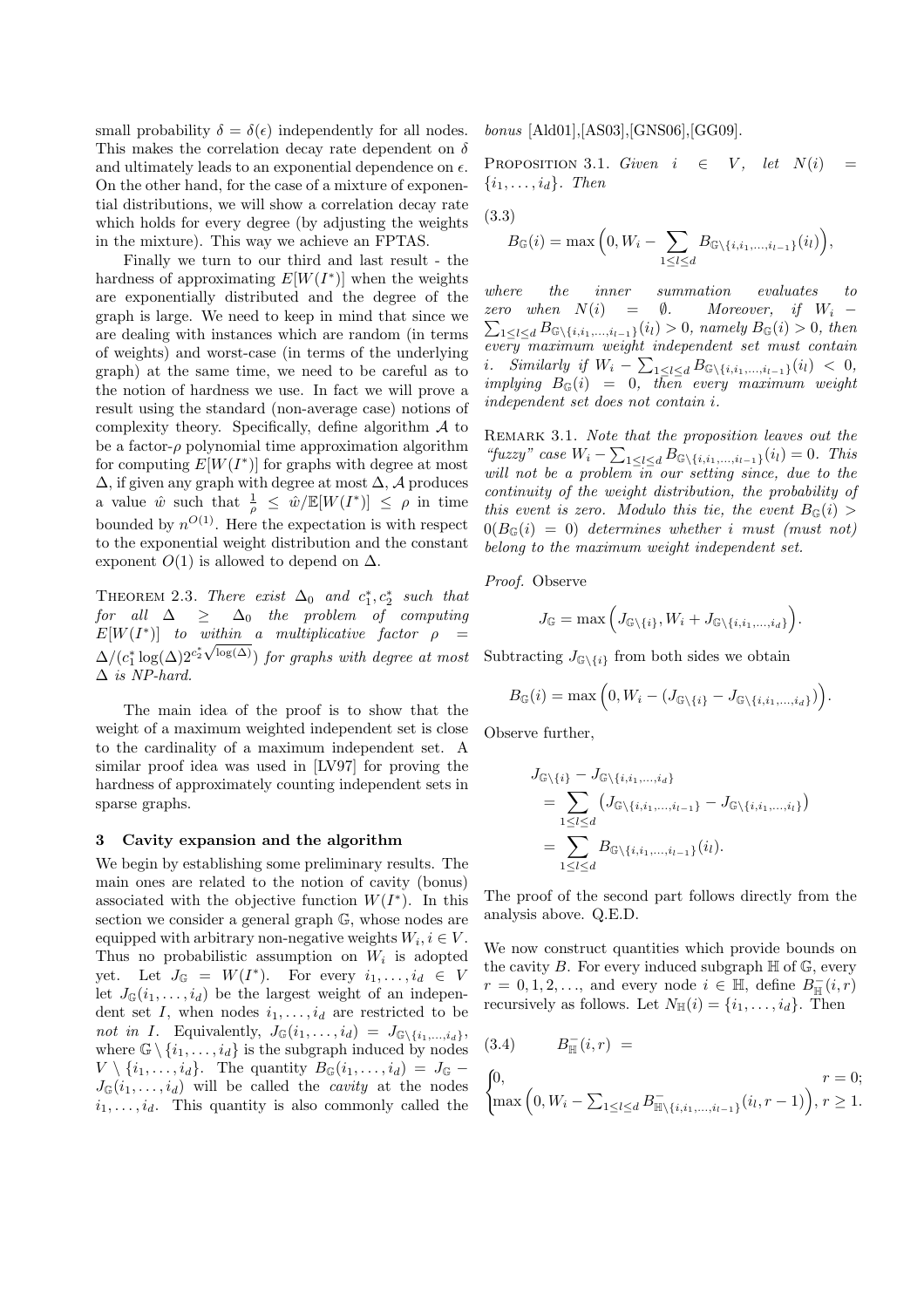Let  $B_{\mathbb{H}}^{+}(i,r)$  denote the similar quantity, except that we set  $B_{\mathbb{H}}^+(i,0) = W_i$  for all  $\mathbb{H}, i$ . By Proposition 3.1, if it was the case that  $B_{\mathbb{H}\setminus\{i,i_1,...,i_{l-1}\}}^{-}(i_l, r-1) =$  $B_{\mathbb{H}\setminus\{i,i_1,...,i_{l-1}\}}(i_l)$  for all l, then  $B_{\mathbb{H}}^-(i,r) = B_{\mathbb{H}}(i,r)$ . The same applies to  $B_{\mathbb{H}}^+(i,r)$ . However, this is generally not the case due to our "incorrect" initialization  $B_{\mathbb{H}}^-(i,0) = 0$ . Our goal is to show that when r is sufficiently large,  $B_{\mathbb{H}}^-(i,r)$  is *approximately* correct. Showing this is the subject of the next section. Now we close this section with the complexity analysis of computing the approximate cavity  $B_{\mathbb{G}}^-(i,r)$  for the initial graph G. The algorithm is exactly computing the recursion  $(3.4)$  for a target number of iterations r and will be called *Cavity Expansion Algorithm (CA)*. Note that we assume that basic arithmetic operations , comparisons, and storage/access can be performed on the node weights (and the values derived from them by applying recursion (3.4) ) in constant time.

PROPOSITION 3.2. For every  $\mathbb G$  with degree  $\Delta$ ,  $i \in$  $V(\mathbb{G})$  and  $t \geq 0$ , the quantities  $B_{\mathbb{G}}^-(i,r), B_{\mathbb{G}}^+(i,r)$  can *be computed in time*  $O(r\Delta^r)$ *.* 

*Proof.* The proof is by induction on r. Let  $\phi(r)$  be a bound on the time required to compute  $B_{\mathbb{H}}^-(i,r)$  for a general subgraph  $\mathbb H$  of  $\mathbb G$  and node  $i \in \mathbb H$ . Given values  $B_{\mathbb{H}'}^-(i',r-1)$  for all (at most)  $\Delta \left( \mathbb{H}',i' \right)$  pairs needed to compute  $B_{\mathbb{H}}^-(i,r)$  using recursion (3.4), it takes  $O(\Delta)$ time to compute  $B_{\mathbb{H}}^-(i,r)$  (perform all relevant look-ups , basic arithmetic operations, and storage). Since each of the (at most)  $\Delta$  relevant  $B_{\mathbb{H}'}^-(i',r-1)$  values can be computed in time  $\phi(r-1)$  by the induction hypothesis, we find that  $\phi(r) = O(\Delta + \Delta\phi(r-1))$  The assertion then follows. The analysis for  $B_{\mathbb{H}}^+(i, r-1)$  is similar.

It turns out that  $B_{\mathbb{H}}^-(i,r)$  and  $B_{\mathbb{H}}^+(i,r)$  provide valid bounds on the true cavities  $B_{\mathbb{H}}(i)$ .

Lemma 3.1. *For every even* r

$$
B_{\mathbb{H}}^-(i,r) \leq B_{\mathbb{H}}(i) \leq B_{\mathbb{H}}^+(i,r),
$$

*and for every odd* r

$$
B_{\mathbb{H}}^{+}(i,r) \leq B_{\mathbb{H}}(i) \leq B_{\mathbb{H}}^{-}(i,r).
$$

*Proof.* The proof is by induction on r. The assertion holds by definition of  $B^-$ ,  $B^+$  for  $r = 0$ . The induction follows from (3.3), definitions of  $B^-, B^+$  and since the function  $x \to \max(0, W - x)$  is non-increasing in x.

We now describe our algorithm  $CA(r, \epsilon)$  for producing a large weighted independent set. Our algorithm runs in two stages. Fix  $\epsilon > 0$ . In the first stage we take an input graph  $\mathbb{G} = (V, E)$  and delete every node (and

incident edges) with probability  $\epsilon^2/2$ , independently for all nodes. We denote the resulting (random) subgraph by  $\mathbb{G}(\epsilon)$ . In the second stage we compute  $B_{\mathbb{G}(\epsilon)}^-(i,r)$ for every node i for the graph  $\mathbb{G}(\epsilon)$  for some target even number of steps r. We set  $\mathcal{I}(r,\epsilon) = \{i : B_{\mathbb{G}(\epsilon)}^-(i,r) > 0\}.$ Let  $I_{\epsilon}^*$  be the largest weighted independent set of  $\mathbb{G}(\epsilon)$ .

LEMMA 3.2.  $\mathcal{I}(r, \epsilon)$  *is an independent set.* 

*Proof.* By Lemma 3.1, if  $B_{\mathbb{G}(\epsilon)}^-(i, r) > 0$  then  $B_{\mathbb{G}(\epsilon)} > 0$ , and therefore  $\mathcal{I} \subset I_{\epsilon}^*$ . Thus our algorithm produces an independent set in  $\mathbb{G}(\epsilon)$  and therefore in  $\mathbb{G}$ .

Due to Proposition 3.2, the complexity of running these stages of  $CA(r, \epsilon)$  is  $O(n r \Delta^r)$ . We now proceed to the analysis of the Cavity Expansion Algorithm  $CA(r, \epsilon).$ 

#### 4 Proof of Theorem 2.1

4.1 Correlation decay property The main bulk of the proof of Theorem 2.1 will be to show that  $\mathcal{I}(r, \epsilon)$  is close to  $I_{\epsilon}^*$  in the set-theoretic sense. We will use this to show that  $W(\mathcal{I}(r,\epsilon))$  is close to  $W(I^*_{\epsilon})$ . It will then be straightforward to show that  $W(I_{\epsilon}^*)$  is close to  $W(I^*)$ , which will finally give us the desired result, theorem 5. The key step therefore consists in proving that the correlation decay property holds. It is the object of our next proposition.

First, we introduce for any arbitrary induced subgraph  $\mathbb H$  of  $\mathbb G(\epsilon)$ , and any node i in  $\mathbb H$ ,  $M_{\mathbb H}(i)$  =  $E[e^{-B_{\mathbb{H}}(i)}], M_{\mathbb{H}}^-(i,r)$  =  $E[e^{-B_{\mathbb{H}}^-(i,r)}], M_{\mathbb{H}}^+(i,r)$  =  $E[e^{-B_{\mathbb{H}}^{+}(i,r)}].$ 

PROPOSITION 4.1. Let  $\mathbb{G}(\epsilon) = (V_{\epsilon}, E_{\epsilon})$  be the graph *obtained from the original underlying graph as a result of the first phase of the algorithm (namely deleting every node with probability*  $\delta = \epsilon^2/2$  *independently for all nodes). Then, for every node i in*  $\mathbb{G}(\epsilon)$  *and every* r

$$
(4.5) \mathbb{P}(B_{\mathbb{G}(\epsilon)}(i) = 0, B^+_{\mathbb{G}(\epsilon)}(i, 2r) > 0) \le 3(1 - \epsilon^2/2)^{2r},
$$

*and*

$$
(4.6) \quad \mathbb{P}(B_{\mathbb{G}(\epsilon)}(i) > 0, B_{\mathbb{G}(\epsilon)}^-(i, 2r) = 0) \le 3(1 - \epsilon^2/2)^{2r}.
$$

*Proof.* Consider a subgraph  $\mathbb H$  of  $\mathbb G$ , node  $i \in \mathbb H$  with neighbors  $\mathcal{N}_{\mathbb{H}}(i) = \{i_1, \ldots, i_d\}$ , an integer  $r \geq 1$ , and suppose for now that the number of neighbors of i in  $\mathbb H$ is at most 2.

Examine the recursion (3.3) and observe that all the randomness in the terms  $B_{\mathbb{H}\backslash\{i,i_1,\ldots,i_{l-1}\}}(i_l)$  is derived from the subgraph  $\mathbb{H}\backslash\{i, i_1, \ldots, i_{l-1}\}\$ , and thus  $W_i$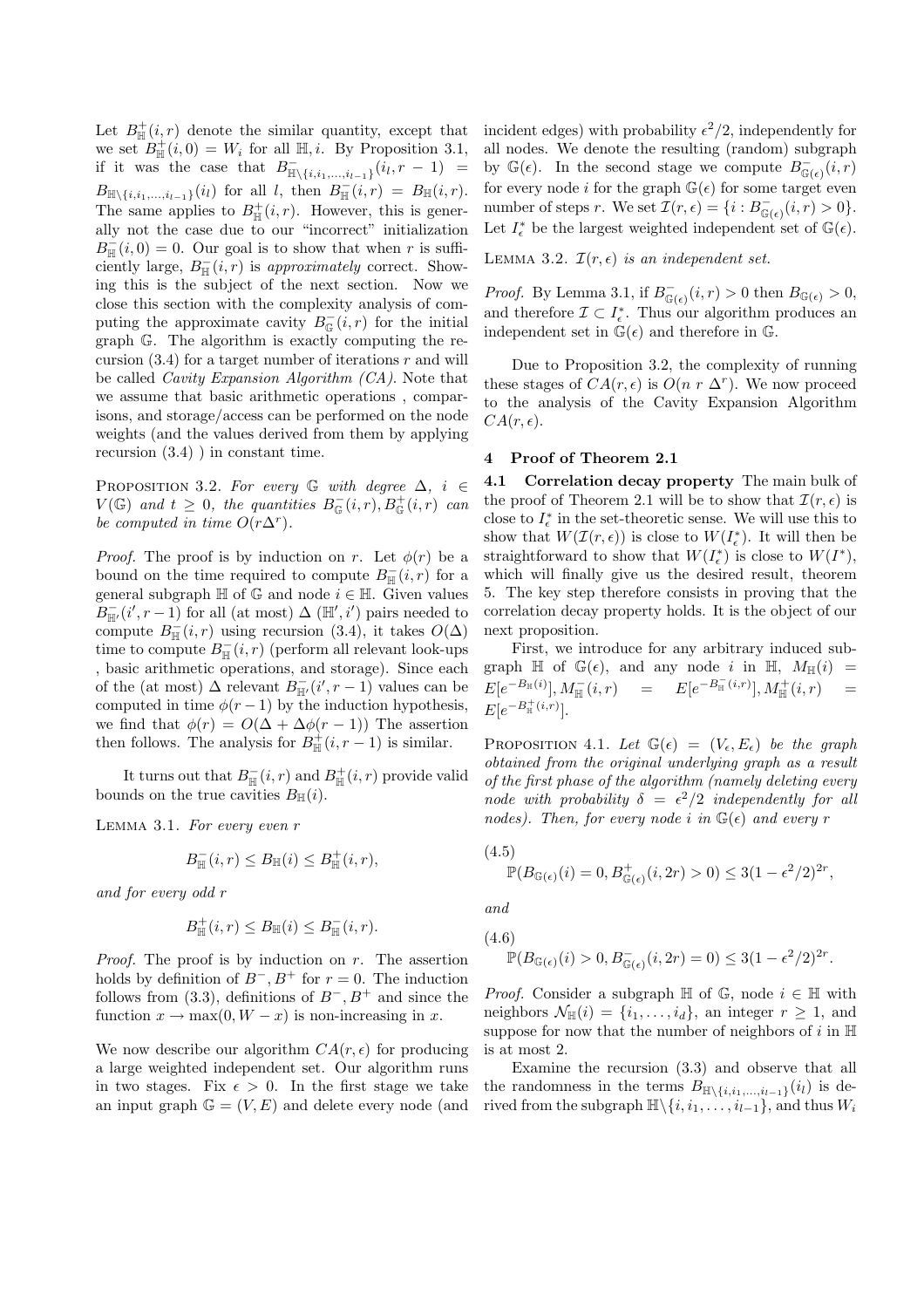is independent from the vector  $(B_{\mathbb{H}\backslash\{i,i_1,\ldots,i_{l-1}\}}(i_l), 1 \leq$  $l \leq d$ ). A similar assertion applies when we replace  $B_{\mathbb{H}\setminus\{i,i_1,...,i_{l-1}\}}(i_l)$  with  $B_{\mathbb{H}\setminus\{i,i_1,...,i_{l-1}\}}(i_l,r)$  and  $B^+_{\mathbb{H}\setminus\{i,i_1,\ldots,i_{l-1}\}}(i_l,r)$  for every r. Using the memoryless property of the exponential distribution, letting  $W$  denote a standard exponential random variable, we obtain:

$$
E[e^{-B_{\mathbb{H}}(i)}| \sum_{1 \leq l \leq d} B_{\mathbb{H}\backslash \{i, i_1, \dots, i_{l-1}\}}(i_l) = x]
$$
  
=  $\mathbb{P}(W_i \leq x) \mathbb{E}[e^0] +$   
 $E[e^{-(W_i - x)} | W_i > x] \mathbb{P}(W_i > x)$   
=  $(1 - \mathbb{P}(W_i > x)) + E[e^{-W}] \mathbb{P}(W_i > x)$   
=  $(1 - \mathbb{P}(W_i > x)) + (1/2) \mathbb{P}(W_i > x)$   
=  $1 - (1/2) \mathbb{P}(W_i > x)$   
(4.7) =  $1 - (1/2) \exp(-x)$ .

It follows that

$$
\mathbb{E}[e^{-B_{\mathbb{H}}(i)}] = 1 - \frac{1}{2} \mathbb{E}[e^{-\sum_{1 \leq l \leq d} B_{\mathbb{H}\setminus \{i, i_1, \ldots, i_{l-1}\}}(i_l)}];
$$

$$
\mathbb{E}[e^{-B_{\mathbb{H}}^{-}(i,r)}] = 1 - \frac{1}{2} \mathbb{E}[e^{-\sum_{1 \leq l \leq d} B_{\mathbb{H}\backslash\{i,i_1,\ldots,i_{l-1}\}}^{-}(i_l,r-1)}];
$$

$$
\mathbb{E}[e^{-B_{\mathbb{H}}^{+}(i,r)}] = 1 - \frac{1}{2} \mathbb{E}[e^{-\sum_{1 \leq l \leq d} B_{\mathbb{H}\backslash\{i,i_1,\ldots,i_{l-1}\}}^{+}(i_l,r-1)}].
$$

By assumption  $i$  has two neighbors or less in  $H$ , and thus  $d \leq 2$ . For  $d = 0$ , we have trivially  $M_{\mathbb{H}}(i) = M_{\mathbb{H}}^-(i, r) =$  $M_{\mathbb{H}}^{+}(i, r)$ . Suppose  $d = 1 : N_{\mathbb{H}}(i) = \{i_1\}$ . Then,  $M_{\mathbb{H}}^-(i,r) - M_{\mathbb{H}}^+(i,r)$ + −

$$
= (1/2) \left( \mathbb{E} \left[ e^{-B_{\mathbb{H}\backslash \{i\}}^{+}(i_1, r-1)} \right] - \mathbb{E} \left[ e^{-B_{\mathbb{H}\backslash \{i\}}^{+}(i_1, r-1)} \right] \right)
$$
  
(4.8) =  $(1/2) \left( M_{\mathbb{H}\backslash \{i\}}^{+}(i_1, r-1) - M_{\mathbb{H}\backslash \{i\}}^{-}(i_1, r-1) \right).$ 

Finally, suppose  $d = 2$ :  $N(i) = \{i_1, i_2\}$ . Then

$$
M_{\mathbb{H}}^{-}(i,r) - M_{\mathbb{H}}^{+}(i,r)
$$
  
= 
$$
\frac{1}{2} (\mathbb{E}[e^{-B_{\mathbb{H}\backslash\{i\}}^{-}(i_{1},r-1)-B_{\mathbb{H}\backslash\{i,i_{1}\}}^{+}(i_{2},r-1)}]
$$
  

$$
-\mathbb{E}[e^{-B_{\mathbb{H}\backslash\{i\}}^{-}(i_{1},r-1)-B_{\mathbb{H}\backslash\{i,i_{1}\}}^{-}(i_{2},r-1)}])
$$
  
= 
$$
\frac{1}{2} \mathbb{E}[e^{-B_{\mathbb{H}\backslash\{i\}}^{+}(i_{1},r-1)}]
$$
  

$$
(e^{-B_{\mathbb{H}\backslash\{i,i_{1}\}}^{+}(i_{2},r-1)} - e^{-B_{\mathbb{H}\backslash\{i,i_{1}\}}^{-}(i_{2},r-1)})]
$$
  
+ 
$$
\frac{1}{2} \mathbb{E}[e^{-B_{\mathbb{H}\backslash\{i,i_{1}\}}^{-}(i_{2},r-1)}]
$$
  

$$
(e^{-B_{\mathbb{H}\backslash\{i\}}^{+}(i_{1},r-1)} - e^{-B_{\mathbb{H}\backslash\{i\}}^{-}(i_{1},r-1)})].
$$

Using the non-negativity of  $B^-, B^+$  and applying Lemma 3.1 we obtain for even  $r$ 

$$
0 \leq M_{\mathbb{H}}^{-}(i,r) - M_{\mathbb{H}}^{+}(i,r)
$$
  
\n
$$
\leq \frac{1}{2} \mathbb{E} \left[ e^{-B_{\mathbb{H}\backslash \{i,i\}}}^{+}(i_{2},r-1)} - e^{-B_{\mathbb{H}\backslash \{i,i\}}}^{+}(i_{2},r-1)} \right]
$$
  
\n
$$
+ \frac{1}{2} \mathbb{E} \left[ e^{-B_{\mathbb{H}\backslash \{i\}}}^{+}(i_{1},r-1)} - e^{-B_{\mathbb{H}\backslash \{i\}}}^{+}(i_{1},r-1)} \right]
$$
  
\n
$$
= \frac{1}{2} \left( M_{\mathbb{H}\backslash \{i,i\}}^{+}(i_{2},r-1) - M_{\mathbb{H}\backslash \{i,i\}}^{-}(i_{2},r-1) \right)
$$
  
\n
$$
(4.9) \quad + \frac{1}{2} \left( M_{\mathbb{H}\backslash \{i\}}^{+}(i_{1},r-1) - M_{\mathbb{H}\backslash \{i\}}^{-}(i_{1},r-1) \right);
$$

and for odd r

$$
0 \leq M_{\mathbb{H}}^{+}(i,r) - M_{\mathbb{H}}^{-}(i,r)
$$
  
\n
$$
\leq \frac{1}{2} (M_{\mathbb{H}\setminus\{i,i\}}^{-}(i_2,r-1) - M_{\mathbb{H}\setminus\{i,i\}}^{+}(i_2,r-1))
$$
  
\n
$$
(4.10) + \frac{1}{2} (M_{\mathbb{H}\setminus\{i\}}^{-}(i_1,r-1)) - M_{\mathbb{H}\setminus\{i\}}^{+}(i_1,r-1)).
$$

Summarizing the three cases we conclude that

$$
(4.11) \t|M_{\mathbb{H}}^{+}(i,r) - M_{\mathbb{H}}^{-}(i,r)| \leq
$$

$$
\frac{d}{2} \max_{\mathbb{H}',j} |M_{\mathbb{H}'}^{+}(j,r-1) - M_{\mathbb{H}'}^{-}(j,r-1)|;
$$

where the maximum is over all induced subgraphs  $\mathbb{H}'$ of  $\mathbb{G}$  and nodes  $j \in \mathbb{H}'$  with degree at most 2 in  $\mathbb{H}'$ . The reason for this is that in equations  $(4.8)$ , $(4.9)$ , and (4.10); the moments  $M^+_{\mathbb{H}'}(j, r-1)$  appearing on the right hand side are always computed for a node  $j$  which has lost at least one of its neighbors (namely,  $i$ ) in graph  $\mathbb{H}'$ . Since the degree of j was at most 3 in  $\mathbb G$  and at least one neighbor is removed,  $j$  has at most two neighbors in  $\mathbb{H}'$ . By considering  $\mathbb{H} \cap \mathbb{G}(\epsilon)$  in all previous equations, equation (4.11) implies

$$
(4.12) \qquad |M^+_{\mathbb{H}\cap\mathbb{G}(\epsilon)}(i,r) - M^-_{\mathbb{H}\cap\mathbb{G}(\epsilon)}(i,r)| \le
$$
  

$$
\frac{d(\epsilon)}{2} \max_{\mathbb{H}',j} \left| M^+_{\mathbb{H}'\cap\mathbb{G}(\epsilon)}(j,r-1) - M^-_{\mathbb{H}\cap\mathbb{G}(\epsilon)}(j,r-1) \right|;
$$

where  $d(\epsilon)$  denotes the number of neighbors of i in  $\mathbb{H} \cap \mathbb{G}(\epsilon)$  and again the maximum is over all induced subgraphs  $\mathbb{H}'$  of  $\mathbb{G}$  and nodes  $j \in \mathbb{H}'$  with degree at most 2 in  $\mathbb{H}'$ . By definition of  $\mathbb{G}(\epsilon)$ ,  $d(\epsilon)$  is a binomial random variables with  $d$  trials and probability of success  $(1 - \epsilon^2/2)$ , where d is the deree of i in H. Since  $d \leq 2$ ,  $\mathbb{E}[d(\epsilon)] \leq 2(1 - \epsilon^2/2)$ . Moreover, this randomness is independent from the randomness of the random weights of H. Therefore,

$$
(4.13) \quad \mathbb{E}[|M^+_{\mathbb{H}\cap\mathbb{G}(\epsilon)}(i,r) - M^-_{\mathbb{H}\cap\mathbb{G}(\epsilon)}(i,r)|] \leq
$$
  

$$
(1 - \frac{\epsilon^2}{2}) \max_{\mathbb{H}',j} E\left|M^+_{\mathbb{H}'\cap\mathbb{G}(\epsilon)}(j,r-1) - M^-_{\mathbb{H}'\cap\mathbb{G}(\epsilon)}(j,r-1)\right|
$$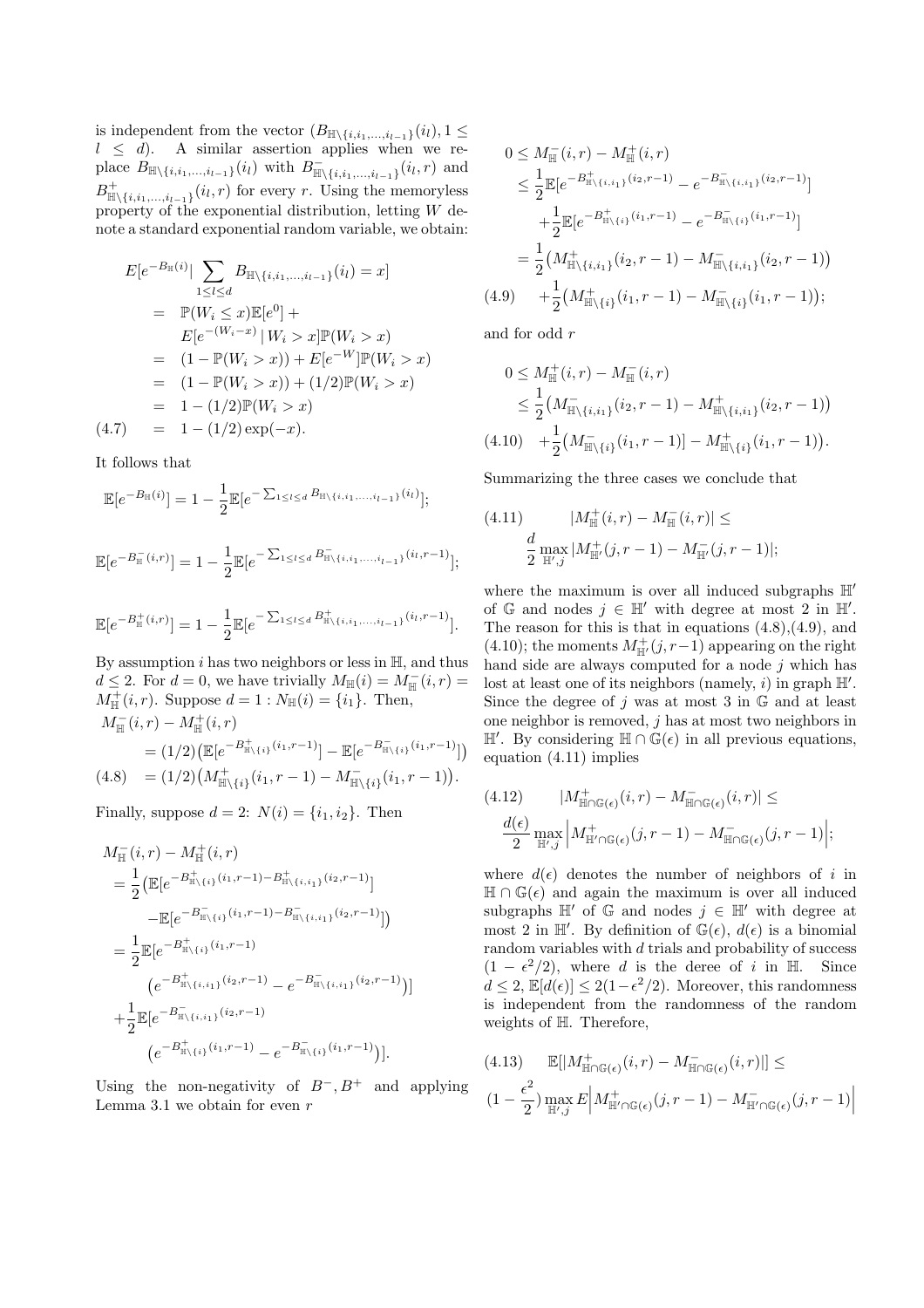where the external expectation is w.r.t. randomness of the first phase of the algorithm (deleted nodes), and again the maximum is over all induced subgraphs H′ of  $\mathbb{G}$  and nodes  $j \in \mathbb{H}'$  with degree at most 2 in  $\mathbb{H}'$ . Let  $e_{r-1}$  denote the right-hand side of Ineq. (4.13). By taking the max of the left-hand side of (4.13) over all  $(\mathbb{H}, j)$  s.t.  $\mathbb H$  is a subgraph of  $\mathbb G$  and j is a node in  $\mathbb H$ with degree less than or equal to 2 in  $\mathbb{H}$ , we obtain the inequality  $e_r \leq (1 - \epsilon^2/2)e_{r-1}$ . Iterating on r and using the fact that for any non-negative r.v.  $X$ ,  $0 \leq \mathbb{E}[e^{-X}] \leq 1$ , this implies that  $e_r \leq (1 - \epsilon^2/2)^r$  for all  $r > 0$  (since  $0 \leq e_0 \leq 1$ ). Finally, it is easy to show using the same techniques that equation  $(4.11)$  holds for a node *i* with degree  $d = 3$  in H as well. This implies that for an arbitrary node i in  $\mathbb{G}(\epsilon)$ ,

$$
E[|M^+_{\mathbb{G}(\epsilon)}(i,r) - M^-_{\mathbb{G}(\epsilon)}(i,r)|] \leq \frac{3}{2} (1 - \epsilon^2/2)^r.
$$

Applying Lemma 3.1, we conclude for every  $r \geq 0$ 

$$
0 \le E[e^{-B_{\mathbb{G}(\epsilon)}^{-}(i,2r)} - e^{-B_{\mathbb{G}(\epsilon)}^{+}(i,2r)}] \le \frac{3}{2}(1 - \epsilon^2/2)^{2r}.
$$

Recalling (4.7) we have

$$
\mathbb{E}[\exp(-B_{\mathbb{G}(\epsilon)}(i))]
$$
  
= 1 - (1/2)\mathbb{P}(W >  $\sum_{1 \le l \le d} B_{\mathbb{G}(\epsilon) \setminus \{i, i_1, \dots, i_{l-1}\}}(i_l))$   
= 1 - (1/2)\mathbb{P}(B\_{\mathbb{G}(\epsilon)}(i) > 0),

Similar expressions are valid for  $B_{\mathbb{G}(\epsilon)}^-(i,r)$ ,  $B_{\mathbb{G}(\epsilon)}^+(i,r)$ . Applying Lemma 3.1, we obtain

$$
0 \leq \mathbb{P}(B_{\mathbb{G}(\epsilon)}^-(i, 2r) = 0) - \mathbb{P}(B_{\mathbb{G}(\epsilon)}^+(i, 2r) = 0)
$$
  
\$\leq 3(1 - \epsilon^2/2)^{2r}\$.

Again applying Lemma 3.1, we obtain

$$
\mathbb{P}(B_{\mathbb{G}(\epsilon)}(i) = 0, B_{\mathbb{G}(\epsilon)}^+(i, 2r) > 0)
$$
\n
$$
\leq \mathbb{P}(B_{\mathbb{G}(\epsilon)}^-(i, 2r) = 0, B_{\mathbb{G}(\epsilon)}^+(i, 2r) > 0)
$$
\n
$$
= \mathbb{P}(B_{\mathbb{G}(\epsilon)}^-(i, 2r) = 0)
$$
\n
$$
-\mathbb{P}(B_{\mathbb{G}(\epsilon)}^-(i, 2r) = 0, B_{\mathbb{G}(\epsilon)}^+(i, 2r) = 0)
$$
\n
$$
= \mathbb{P}(B_{\mathbb{G}(\epsilon)}^-(i, 2r) = 0) - \mathbb{P}(B_{\mathbb{G}(\epsilon)}^+(i, 2r) = 0)
$$
\n
$$
\leq 3(1 - \epsilon^2/2)^{2r};
$$

and

$$
\mathbb{P}(B_{\mathbb{G}(\epsilon)}(i) > 0, B_{\mathbb{G}(\epsilon)}^-(i, 2r) = 0)
$$
  
\$\leq\$  $\mathbb{P}(B_{\mathbb{G}(\epsilon)}^-(i, 2r) = 0, B_{\mathbb{G}(\epsilon)}^+(i, 2r) > 0)$   
\$\leq\$  $3(1 - \epsilon^2/2)^{2r}$ .

This completes the proof of the proposition.

4.2 Concentration argument We can now complete the proof of Theorem 2.1. We need to bound  $|W(I^*) - W(I_{\epsilon}^*)|$  and  $W(I_{\epsilon}^* \setminus \mathcal{I}(r, \epsilon))$  and show that both quantities are small.

Let  $\Delta V_{\epsilon}$  be the set of nodes in  $\mathbb{G}$  which are not in  $\mathbb{G}(\epsilon)$ . Trivially,  $|W(I^*) - W(I_{\epsilon}^*)| \leq W(\Delta V_{\epsilon})$ . We have  $E[|\Delta V_{\epsilon}|] = \frac{\epsilon^2}{2}$  $\frac{\epsilon}{2}n$ , and since the nodes were deleted irrespectively of their weights, then  $E[W(\Delta V_{\epsilon})] = \frac{\epsilon^2}{2}$  $\frac{1}{2}n$ .

To analyze  $W(I_{\epsilon}^* \setminus \mathcal{I}(r, \epsilon))$ , observe that by (the second part of) Proposition 4.1, for every node  $i, \mathbb{P}(i \in$  $I_{\epsilon}^* \setminus \mathcal{I}(r, \epsilon) \leq 3(1 - \epsilon^2/2)^r \stackrel{\Delta}{=} \delta_1$ . Thus  $E|I_{\epsilon}^* \setminus \mathcal{I}(r, \epsilon)| \leq$  $\delta_1 n$ . In order to obtain a bound on  $W(I^*_{\epsilon} \setminus \mathcal{I}(r, \epsilon))$  we derive a crude bound on the largest weight of a subset with cardinality  $\delta_1 n$ . Fix a constant C and consider the set  $V_C$  of all nodes in  $\mathbb{G}(\epsilon)$  with weight greater than C. We have  $E[W(V_C)] \le (C + E[W - C|W > C])e^{-C}n =$  $(C+1)e^{-C}n$ . Each node in  $V \setminus V_C$  has weight at most C. Therefore,

$$
\mathbb{E}[W(I_{\epsilon}^* \setminus \mathcal{I}(r, \epsilon))]
$$
\n
$$
\leq E[W\Big(\big((I_{\epsilon}^* \setminus \mathcal{I}(r, \epsilon)) \cap V_C^c\big) \cup V_C\Big)]
$$
\n
$$
\leq C E[|I_{\epsilon}^* \setminus \mathcal{I}(r, \epsilon)|] + E[V_C]
$$
\n
$$
\leq C\delta_1 n + (C+1)e^{-C}n.
$$

We conclude  $\mathbb{E}[|W(I^*) - W(\mathcal{I}(r,\epsilon))|] \leq \frac{\epsilon^2}{2}$  $\frac{z}{2}n + C\delta_1 n + (C+1)e^{-C}n$ 

Now we obtain a lower bound on  $W(I^*)$ . Consider the standard greedy algorithm for generating an independent set: take arbitrary node, remove neighbors, and repeat. It is well known and simple to see that this algorithm produces an independent set with cardinality at least  $n/4$ , since the largest degree is at most 3. Since  $I^*$  does not depend on the weights  $W$ ,  $E[W(I^*)] = I^* \ge n/4$ . Also,  $Var(W(I^*)) = I^* \le n$ . By Chebyshev's inequality,

$$
\mathbb{P}(W(I^*) < n/8) \le \frac{n}{(n/8)^2} = 64/n.
$$

We now summarize the results.

$$
\mathbb{P}(\frac{W(\mathcal{I}(r,\epsilon))}{W(I^*)} \le 1 - \epsilon')
$$
\n
$$
\le \mathbb{P}(\frac{W(\mathcal{I}(r,\epsilon))}{W(I^*)} \le 1 - \epsilon', W(I^*) \ge \frac{n}{8})
$$
\n
$$
+ \mathbb{P}(W(I^*) < n/8)
$$
\n
$$
\le \mathbb{P}(\frac{|W(I^*) - W(\mathcal{I}(r,\epsilon))|}{W(I^*)} \ge \epsilon', W(I^*) \ge \frac{n}{8}) + \frac{64}{n}
$$
\n
$$
\le \mathbb{P}(\frac{|W(I^*) - W(\mathcal{I}(r,\epsilon))|}{\frac{n}{8}} \ge \epsilon') + \frac{64}{n}
$$
\n
$$
\le \frac{\epsilon^2/2 + 3C(1 - \epsilon^2/2)^r + (C + 1)\exp(-C)}{\epsilon'/8} + \frac{64}{n},
$$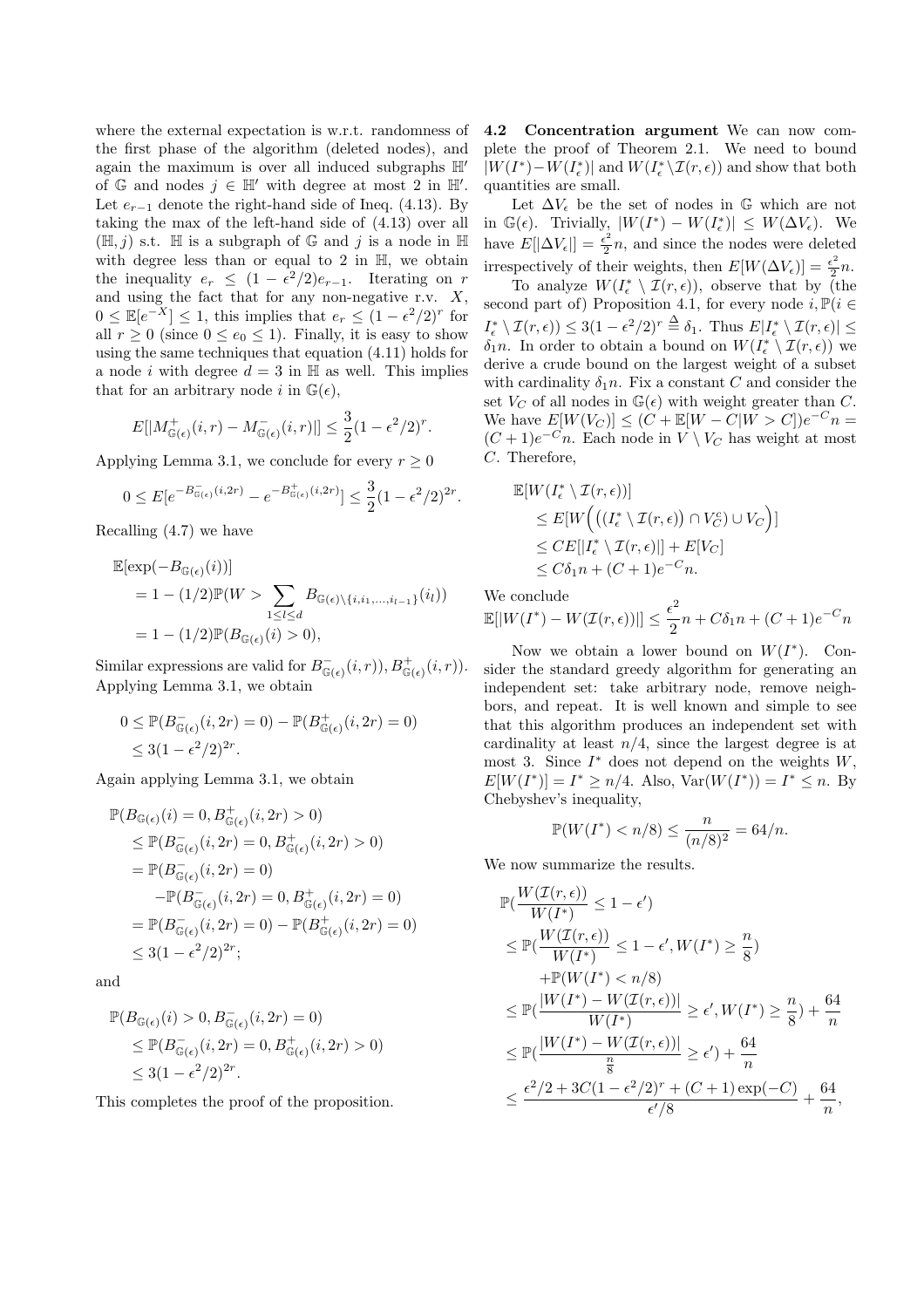where we have used Markov's inequality in the last step and  $\delta_1 = 3(1 - \epsilon^2/2)^r$ . Thus it suffices to arrange  $\epsilon$ , C so that the first ratio is at most  $\epsilon'/2$  and assuming, without the loss of generality that  $n \geq 128/\epsilon'$ , we will obtain that the sum is at most  $\epsilon'$ . It is a simple exercise to show that by taking  $\epsilon = \frac{\epsilon'}{64}$ ,  $r = O(\log(1/\epsilon)/\epsilon^2)$  and  $C = O(\log(1/\epsilon))$ , we obtain the required result. This completes the proof of Theorem 2.1.

# References

- [Ald92] D. Aldous, *Asymptotics in the random assignment problem*, Probability Theory and Related Fields 93 (1992), no. 4, 507–534.
- $\lceil \text{Ald01} \rceil$   $\qquad \qquad$ , *The*  $\zeta(2)$  *limit in the random assignment problem*, Random Structures and Algorithms 18 (2001), 381–418.
- [AS03] D. Aldous and J. M. Steele, *The objective method: Probabilistic combinatorial optimization and local weak convergence*, Discrete Combinatorial Probability, H. Kesten Ed., Springer-Verlag, 2003.
- [BGK<sup>+</sup>07] M. Bayati, D. Gamarnik, D. Katz, C. Nair, and P. Tetali, *Simple deterministic approximation algorithms for counting matchings*, Proc. of the 39th annual ACM Symposium on Theory of computing, 2007, pp. 122–127.
- [BK98] P. Berman and M. Karpinski, *On some tighter inapproximability results*, Tech. report, Electronic Colloquium on Computational Complexity, 1998.
- [GDT] D. Goldberg, D.Gamarnik, and T.Weber, *Correlation decay in random decision networks: Sufficient conditions for efficient decentralized optimization*, In preparation.
- [GG09] D. Gamarnik and D.A. Goldberg, *Randomized greedy algorithms for independent sets and matchings in regular graphs: Exact results and finite girth corrections*, Combinatorics, Probability and Computing (2009), 1–25.
- [GK07a] D. Gamarnik and D. Katz, *A Deterministic Approximation Algorithm for Computing a Permanent of a 0, 1 matrix*, Arxiv preprint math.CO/0702039 (2007).
- [GK07b] , *Correlation decay and deterministic FP-TAS for counting list-colorings of a graph*, Proc. of the 18th annual ACM-SIAM Symposium On Discrete Algorithms, 2007, pp. 1245–1254.
- [GNS06] D. Gamarnik, T. Nowicki, and G. Swirscsz, *Maximum weight independent sets and matchings in sparse random graphs. Exact results using the local weak convergence method*, Random Structures and Algorithms 28 (2006), no. 1, 76–106.
- [Has96] J. Hastad, *Clique is hard to approximate within n*, Proceedings of the 37th annual Symposium on Foundations of Computer Science, 1996, pp. 627–636.
- [JLR00] S. Janson, T. Luczak, and A. Ruciński, *Random graphs*, John Wiley New York, 2000.
- [JS07] K. Jung and D. Shah, *Inference in Binary Pair-wise Markov Random Fields through Self-Avoiding Walks*, Proceedings of Allerton Conference on Computation, Communication and Control, 2007, p. 8.
- [KS81] R. Karp and M. Sipser, *Maximum matching in sparse random graphs*, Proceedings of the 22nd annual Symposium on the Foundations of Computer Science, 1981, pp. 364–375.
- [LV97] M. Luby and E. Vigoda, *Approximately counting up to four*, Proceedings of the 29d Annual ACM Symposium on the Theory of Computing (1997), 682– 687.
- [MP03] M. Mézard and G. Parisi, *The Cavity Method at Zero Temperature*, Journal of Statistical Physics 111 (2003), no. 1, 1–34.
- [RBMM04] O. Rivoire, G. Biroli, O. C. Martin, and M. Mezard, *Glass models on Bethe lattices*, Eur. Phys. J. B 37 (2004), 55–78.
- [Tre01] L. Trevisan, *Non-approximability results for optimization problems on bounded degree instances*, Proceedings of the thirty-third annual ACM symposium on Theory of computing, 2001, pp. 453–461.
- [Wei06] D. Weitz, *Counting independent sets up to the tree threshold*, Proc. 38th Ann. Symposium on the Theory of Computing, 2006.

## Appendix

In this section we present proofs of Theorems 2.2,2.3.

*Proof.* [Proof of Theorem 2.2] The mixture of  $\Delta$  exponential distributions with rates  $\alpha_j, 1 \leq j \leq \Delta$  and equal weights  $1/\Delta$  can be viewed as first randomly generating a rate  $\alpha$  with the probability law  $\mathbb{P}(\alpha = \alpha_i) = 1/\Delta$  and then randomly generating an exponentially distributed random variable with rate  $\alpha_j$ , conditional on the rate being  $\alpha_i$ .

For every subgraph  $\mathbb H$  of  $\mathbb G$ , node i in  $\mathbb H$  and  $j = 1, \ldots, \Delta$ , define  $M_{\mathbb{H}}^{j}(i) = E[\exp(-\alpha_{j} B_{\mathbb{H}}(i))],$  $M_{\mathbb{H}}^{-,j}(i,r) = E[\exp(-\alpha_j B_{\mathbb{H}}^{-}(i,r))]$  and  $M_{\mathbb{H}}^{+,j}(i,r) =$  $E[\exp(-\alpha_j B_{\mathbb H}^+(i,r)],$  where  $B_{\mathbb H}(i), B_{\mathbb H}^+(i,r)$  and  $B_{\mathbb H}^-(i,r)$ are defined as in Section 3.

LEMMA 4.1. *Fix any subgraph*  $H$ , *node*  $i \in H$  *with*  $N_{\mathbb{H}}(i) = \{i_1, \ldots, i_d\}$ . Then

$$
\mathbb{E}[\exp(-\alpha_j B_{\mathbb{H}}(i))] =
$$
\n
$$
1 - \frac{1}{\Delta} \sum_{1 \le k \le \Delta} \frac{\alpha_j}{\alpha_j + \alpha_k} \mathbb{E}[e^{-\sum_{1 \le l \le d} \alpha_k B_{\mathbb{H}\backslash\{i, i_1, \ldots, i_{l-1}\}}(i_l)}];
$$
\n
$$
\mathbb{E}[e^{-\alpha_j B_{\mathbb{H}}^+(i,r)}] =
$$

$$
1 - \frac{1}{\Delta} \sum_{1 \leq k \leq \Delta} \frac{\alpha_j}{\alpha_j + \alpha_k} \mathbb{E}[e^{-\sum_{1 \leq l \leq d} \alpha_k B_{\mathbb{H}\backslash \{i, i_1, \ldots, i_{l-1}\}}^+(i_l, r-1)}];
$$

$$
E[\exp(-\alpha_j B_{\mathbb{H}}^-(i,r))] =
$$
  

$$
1 - \frac{1}{\Delta} \sum_{1 \le k \le \Delta} \frac{\alpha_j}{\alpha_j + \alpha_k} \mathbb{E}[e^{-\sum_{1 \le l \le d} \alpha_k B_{\mathbb{H}\backslash\{i,i_1,\ldots,i_{l-1}\}}(i_l,r-1)}].
$$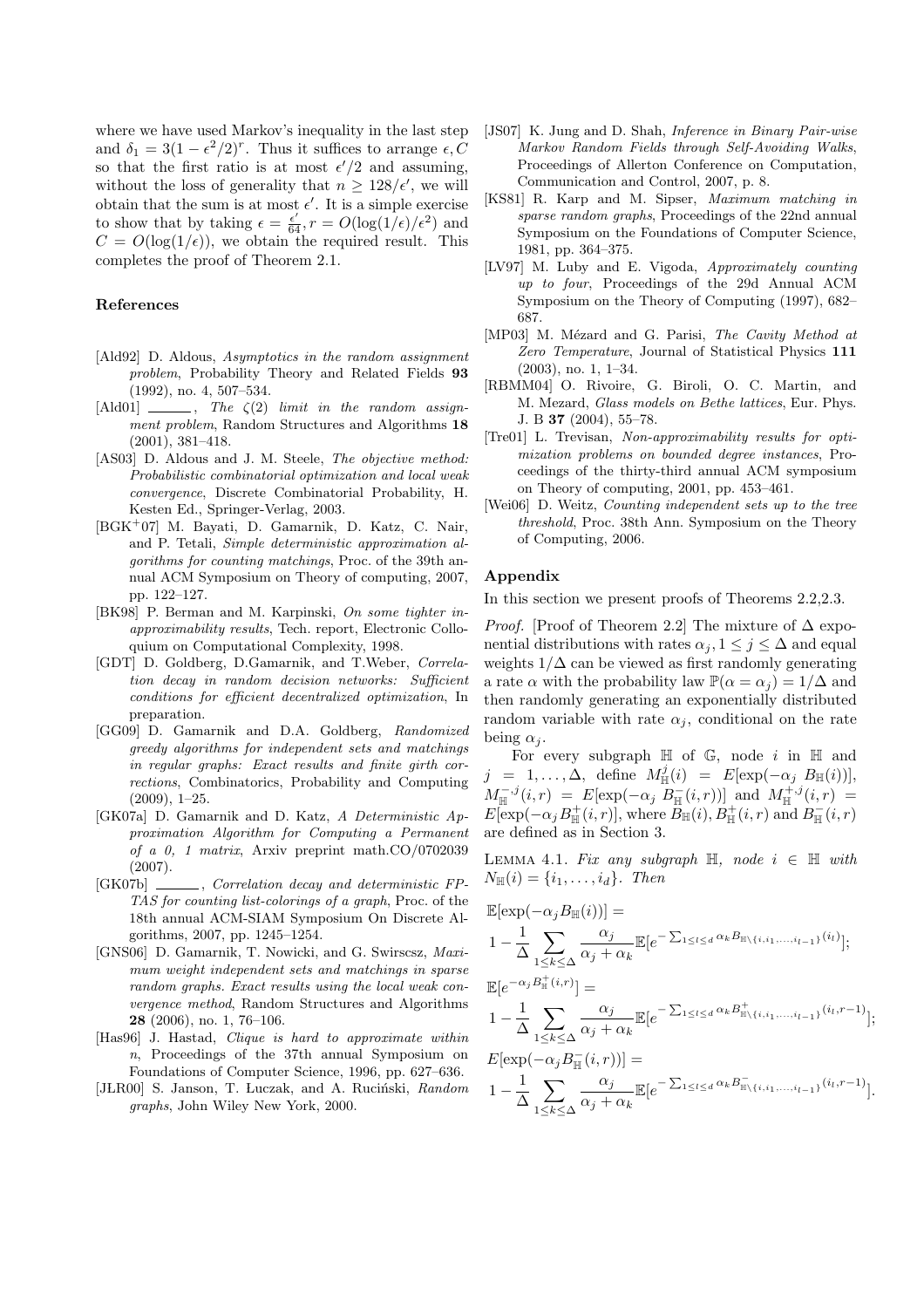*Proof.* Let  $\alpha(i)$  be the random rate associated with node *i*. Namely,  $\mathbb{P}(\alpha(i) = \alpha_j) = 1/\Delta$ . We condition on the event  $\sum_{1 \leq l \leq d} B_{\mathbb{H} \setminus \{i, i_1, \dots, i_{l-1}\}}(i_l) = x$ . As  $B_{\mathbb{H}}(i) =$  $\max(0, W_i - x)$ , we obtain:

$$
E[-\alpha_j B_{\mathbb{H}}(i)|x]
$$
  
=  $\frac{1}{\Delta} \sum_k E[-\alpha_j B_{\mathbb{H}}(i)|x, \alpha(i) = \alpha_k]$   
=  $\frac{1}{\Delta} \sum_k \left( \mathbb{P}(W_i \le x | \alpha(i) = \alpha_k) \right)$   
+  $\mathbb{P}(W_i > x | \alpha(i) = \alpha_k) E[e^{-\alpha_j (W_i - x)} | W_i > x, \alpha(i) = \alpha_k] \right)$   
=  $\frac{1}{\Delta} \sum_k \left( 1 - e^{-\alpha_k x} + e^{-\alpha_k x} \frac{\alpha_k}{\alpha_j + \alpha_k} \right)$   
=  $1 - \frac{1}{\Delta} \sum_k \frac{\alpha_j}{\alpha_j + \alpha_k} e^{-\alpha_k x}.$ 

Thus,

$$
E[-\alpha_j B_{\mathbb{H}}(i)] =
$$
  
 
$$
1 - \frac{1}{\Delta} \sum_k \frac{\alpha_j}{\alpha_j + \alpha_k} E[e^{-\sum_{1 \leq l \leq d} \alpha_k B_{\mathbb{H}\backslash\{i, i_1, \dots, i_{l-1}\}}(i_l)}].
$$

The other equalities follow identically.

By taking differences, we obtain

$$
M_{\mathbb{H}}^{-,j}(i,r) - M_{\mathbb{H}}^{+,j}(i,r)
$$
  
=  $\frac{1}{\Delta} \sum_{k} \frac{\alpha_j}{\alpha_j + \alpha_k} \left( E \left[ \prod_{1 \leq l \leq d} e^{-\alpha_k B_{\mathbb{H}\backslash \{i,i_1,\ldots,i_{l-1}\}}(i_l,r-1)} \right] \right. \\ \left. - E \left[ \prod_{1 \leq l \leq d} e^{-\alpha_k B_{\mathbb{H}\backslash \{i,i_1,\ldots,i_{l-1}\}}(i_l,r-1)} \right] \right).$ 

We now prove by induction that

(4.14) 
$$
\Big| \prod_{1 \leq l \leq d} x_l - \prod_{1 \leq l \leq d} y_l \Big| \leq \sum_{1 \leq l \leq d} |x_l - y_l|,
$$

when  $\max_l |x_l|, |y_l| < 1$ . The base case  $d = 1$  is trivial. Now, suppose Ineq. 4.14 holds for  $d \leq k$ . Note that

$$
\prod_{1 \leq l \leq k+1} x_l - \prod_{1 \leq l \leq k+1} y_l
$$
\n
$$
= \left| x_{k+1} \prod_{1 \leq l \leq k} x_l - y_{k+1} \prod_{1 \leq l \leq k} y_l \right|
$$
\n
$$
= \frac{1}{2} \left| (x_{k+1} - y_{k+1}) (\prod_{1 \leq l \leq k} x_l + \prod_{1 \leq l \leq k} y_l) \right|
$$
\n
$$
+ (x_{k+1} + y_{k+1}) (\prod_{1 \leq l \leq k} x_l - \prod_{1 \leq l \leq k} y_l) \right|
$$
\n
$$
\leq |x_{k+1} - y_{k+1}| + |\prod_{1 \leq l \leq k} x_l - \prod_{1 \leq l \leq k} y_l|
$$
\n
$$
\text{since} \frac{1}{2} |\prod_{1 \leq l \leq k} x_l + \prod_{1 \leq l \leq k} y_l| \leq 1, \frac{1}{2} |x_{k+1} + y_{k+1}| \leq 1
$$
\n
$$
\leq \sum_{l=1}^{k+1} |x_l - y_l| \text{ by the induction hyp.}
$$

By applying Ineq.  $(4.14)$  with  $x_l =$  $e^{-\alpha_k B^+_{\mathbb{H}\setminus \{i,i_1,\ldots,i_{l-1}\}}(i_l,r-1)}$  and  $y_l =$  $e^{-\alpha_k B_{\mathbb{H}\setminus \{i,i_1,\ldots,i_{l-1}\}}(i_l,r-1)},$  we obtain

$$
|M_{\mathbb{H}}^{-,j}(i,r) - M_{\mathbb{H}}^{+,j}(i,r)| \le
$$
  
\n
$$
\frac{1}{\Delta} \sum_{1 \le k \le \Delta} \frac{\alpha_j}{\alpha_j + \alpha_k} \sum_{1 \le l \le d} \left( \frac{M_{\mathbb{H}}^{-,k}}{|M_{\mathbb{H}}^{-,k}(i,i_1,\ldots,i_{l-1})}(i_l,r-1) - M_{\mathbb{H}}^{+,k}(i,i_1,\ldots,i_{l-1})}(i_l,r-1)| \right).
$$

This implies

 $\overline{\phantom{a}}$  $\overline{\phantom{a}}$  $\mid$ 

$$
(4.15) |M_{\mathbb{H}}^{-,j}(i,r) - M_{\mathbb{H}}^{+,j}(i,r)| \le
$$
  

$$
\frac{d}{\Delta} \sum_{1 \le k \le \Delta} \frac{\alpha_j}{\alpha_j + \alpha_k} \max_{1 \le l \le d} \left( \frac{M_{\mathbb{H}}^{-,k}}{|M_{\mathbb{H}}^{-,k}(i,i_1,\ldots,i_{l-1})}(i_l,r-1) - M_{\mathbb{H}}^{+,k}(i,i_1,\ldots,i_{l-1})}(i_l,r-1)| \right).
$$

For any  $t \geq 0$  and j, let

(4.16) 
$$
e_{r,j} \triangleq \sup_{\mathbb{H}\subset\mathbb{G},i\in\mathbb{H}} |M_{\mathbb{H}}^{-,j}(i,r) - M_{\mathbb{H}}^{+,j}(i,r)|.
$$

By taking the maximum on the right and left hand side of Ineq. 4.15 successively (as in the exponential case), we find that

$$
e_{r,j} \le \frac{d}{\Delta} \sum_{1 \le k \le \Delta} \frac{\alpha_j}{\alpha_j + \alpha_k} e_{r-1,k}
$$

For any  $t \geq 0$ , denote by  $\mathbf{e_r}$  the vector  $(e_{r,1}, \ldots, e_{r,\Delta})$ . Denote by **M** the  $\Delta \times \Delta$  matrix such that for all  $(j, k)$ ,  $M_{j,k} = \frac{d}{\Delta}$  $\alpha_j$  $\frac{\alpha_j}{\alpha_j+\alpha_k}$ . We finally obtain

$$
\mathbf{e_r} \leq M\mathbf{e_{r-1}}.
$$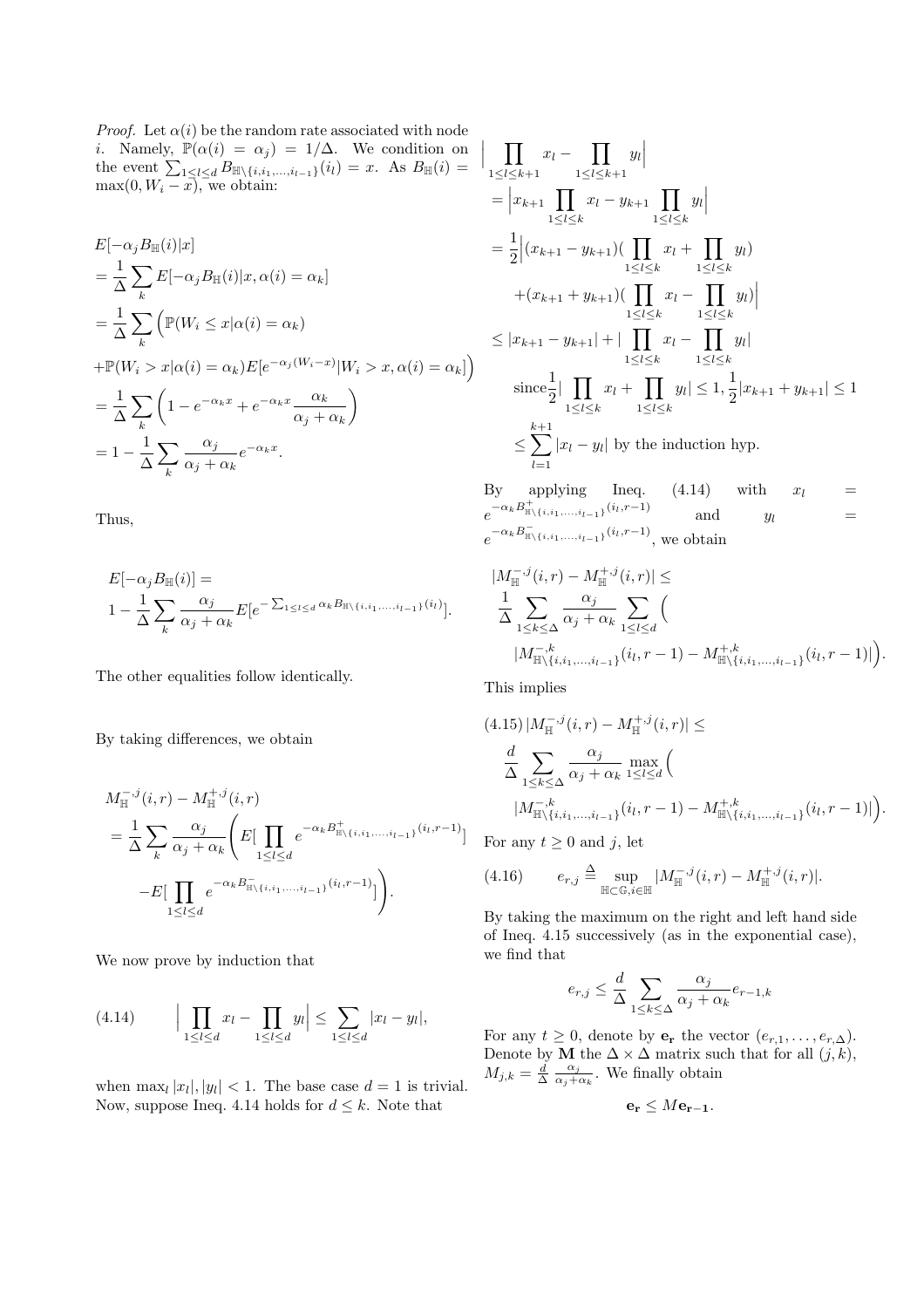Therefore, if  $M<sup>r</sup>$  converges to zero exponentially fast in each coordinate, then also  $e_r$  converges exponentially fast to 0. Following the same steps as the proof of theorem 2.1, this will imply that for each node, the error of a decision made by  $CE(r, 0)$  is exponentially small in r. Note that  $\frac{d}{\Delta} \leq 1$ . Recall that  $\alpha_j = \rho^j$ . Therefore, for each j, k, we have  $M_{j,k} \leq \frac{\rho^j}{\rho^j + \rho^k}$ . By a simple bounding argument, if  $\rho > 1$  it suffices to show that  $M^t_\Delta$  converges to zero exponentially fast, where  $M_\Delta$ is the matrix defined by  $M_{j,j} = 1/2, M_{j,k} = 1, j > k$  and  $M_{j,k} = (1/\rho)^{k-j}, k > j$ , for all  $1 \le j, k \le \Delta$ .

Theorem 2.2 thus follows from the following lemma:

LEMMA 4.2. *Under the condition*  $\rho > 25$ *, there exists*  $\delta = \delta(\rho) < 1$  *such that the absolute value of every entry of*  $M_{\Delta}^{t}$  *is at most*  $\delta^{t}(\rho)$ *.* 

*Proof.* Let  $\epsilon = 1/\rho$ . Let M' denote the transpose of  $M_\Delta$ . Since elements of  $M_\Delta$  are non-negative, it suffices to exhibit a strictly positive vector  $x = x(\rho)$ and  $0 < \theta = \theta(\rho) < 1$  such that  $M'x \leq \theta x$ . Let x be the vector defined by  $x_k = \epsilon^{k/2}, 1 \leq k \leq \Delta$ . We show that for any  $i$ ,

$$
(M'x)_j \le (1/2 + 2\frac{\sqrt{\epsilon}}{1 - \sqrt{\epsilon}})x_j.
$$

It is easy to verify that when  $\rho > 25$ , that is  $\epsilon < 1/25$ ,  $(1/2 + 2\frac{\sqrt{\epsilon}}{1-\epsilon})$  $\frac{\sqrt{\epsilon}}{1-\sqrt{\epsilon}}$  < 1, completing the proof. Fix  $1 \leq j \leq$ ∆. Then,

$$
(M'x)_j = \sum_{1 \le k \le j-1} M_{k,j} x_k + 1/2x_j + \sum_{j+1 \le k \le \Delta} M_{k,j} x_k
$$
  
= 
$$
\sum_{1 \le k \le j-1} \epsilon^{j-k} \epsilon^{k/2} + 1/2 \epsilon^{j/2} + \sum_{j+1 \le k \le \Delta} \epsilon^{k/2}.
$$

Since  $x_j = e^{j/2}$ , we have

$$
\frac{(M'x)_j}{x_j} \leq \sum_{1 \leq k \leq j-1} \epsilon^{(j-k)/2} + 1/2 + \sum_{j+1 \leq k \leq \Delta} \epsilon^{(k-j)/2}
$$

$$
= \frac{1}{2} + \sum_{1 \leq k \leq j-1} \epsilon^{\frac{k}{2}} + \sum_{1 \leq k \leq \Delta - j} \epsilon^{\frac{k}{2}}
$$

$$
\leq \frac{1}{2} + \frac{2\epsilon^{\frac{1}{2}}}{1 - \epsilon^{\frac{1}{2}}}.
$$

This completes the proofs of both the lemma and Theorem 2.2.

# *Proof of Theorem 2.3*

Given a graph  $\mathbb G$  with degree bounded by  $\Delta$ , let  $I^M$  denote (any) maximum cardinality independent set, and let  $I^*$  denote the unique maximum weight independent set corresponding to i.i.d. weights with exp(1) distribution. We make use of the following result due to Trevisan [Tre01].

THEOREM 4.1. *There exist*  $\Delta_0$  *and*  $c^*$  *such that for all*  $\Delta \geq \Delta_0$  *the problem of approximating the largest independent set in graphs with degree at most*  $\Delta$  *to* within a factor  $\rho = \Delta/2^{c^* \sqrt{\log \Delta}}$  *is NP-complete.* 

Our main technical result is the following proposition. It states that the ratio of the expected weight of a maximum weight independent set to the cardinality of a maximum independent set grows as the logarithm of the maximum degree of the graph.

PROPOSITION 4.2. *Suppose*  $\Delta \geq 2$ *. For every graph* G *with maximum degree* ∆ *and* n *large enough, we have:*

$$
1 \le \frac{E[W(I^*)]}{|I^M|} \le 10 \log \Delta.
$$

This in combination with Theorem 4.1 leads to the desired result.

*Proof.* Let  $W(1) < W(2) < \cdots < W(n)$  be the ordered weights associated with our graph G. Observe that

$$
E[W(I^*)] = E[\sum_{v \in I^*} W_v]
$$
  
\n
$$
\leq E[\sum_{n-|I^*|+1}^{n} W(i)]
$$
  
\n
$$
\leq E[\sum_{n-|I^M|+1}^{n} W(i)].
$$

The exponential distribution implies  $E[W(j)] =$  $H(n) - H(n - j)$ , where  $H(k)$  is the harmonic sum  $\sum_{1 \leq i \leq k} 1/i$ . Thus

$$
\sum_{j=n-|I^M|+1}^n E[W(j)] = \sum_{n-|I^M|+1 \le j \le n} (H(n) - H(n-j))
$$

$$
= |I^M|H(n) - \sum_{j \le |I^M| - 1} H(j).
$$

We use the bound  $\log(k) \leq H(k)-\gamma \leq \log(k)+1$ , where  $\gamma \approx .57$  is Euler's constant. Then

$$
\sum_{j=n-|I^M|+1}^n E[W(j)]
$$

$$
\leq |I^M|(H(n) - \gamma) + \log(|I^M|) + 2 - \sum_{1 \leq j \leq |I^M|} \log(j)
$$
  
\n
$$
\leq |I^M|(H(n) - \gamma) + \log(|I^M|) + 2 - \int_1^{|I^M|} \log(t)dt
$$
  
\n
$$
\leq |I^M| \log(n) + |I^M| + \log(|I^M|) + 2 - |I^M| \log(|I^M|) + |I^M|
$$
  
\n
$$
\leq (|I^M| + 1)(\log \frac{n}{|I^M|} + 2 + \log(|I^M|)/|I^M|)
$$
  
\n
$$
\leq |I^M|(\log(\Delta + 1) + 3) + (\log(\Delta + 1) + 3),
$$